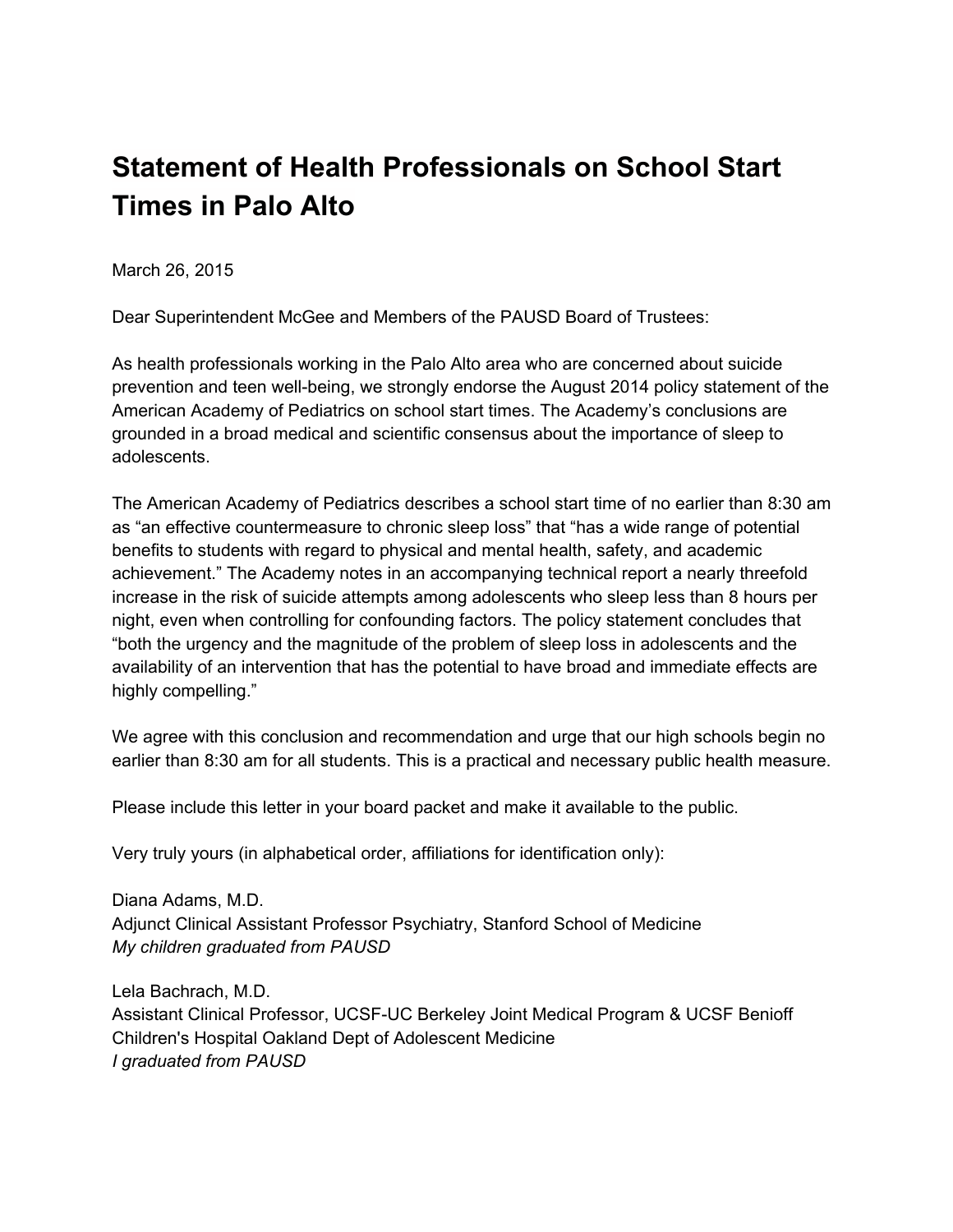*As a proud graduate of Gunn High and a practicing adolescent medicine physician, I support this proposal to help our youth get adequate sleep. Sleep is critical for a stable mood and with the recent tragedies, we need to do everything we can to prevent suicides!*

Naomi Bardach, M.D. Assistant Professor of Pediatrics, UCSF *A substantial body of research has now demonstrated that delaying school start times is an effective countermeasure to chronic sleep loss and has a wide range of potential benefits to students with regard to physical and mental health, safety, and academic achievement.*

Cara Barone, M.D. Pediatrician, Palo Alto Medical Foundation

Patricia Chang, M.D. Pediatrician, Altos Pediatrics *I have a current student in PAUSD. I'm a practicing pediatrician in Los Altos and a parent of four kids in pausd including one sophomore at Paly. I enforce the importance of sleep to my kids and patients daily. I am saddened when my teen patients tell me they sleep 46 hrs. Their brains and bodies are growing, memory is formed during sleep, and moods are affected by sleep. Thankfully my son* didn't ask to take zero period PE and I would not have signed the form. The sleep in the early *AM is critical to the well being of our students. Thank you.*

Vickie Chang, Ph.D. Adjunct Clinical Faculty in Psychiatry, Stanford School of Medicine

Cynthia Chatterjee, M.D. Psychiatrist, Private Practice

Joseph Cheung, M.D. Sleep Medicine, Stanford

Christina Chow, D.O. Pediatrician, Private Practice

Janet Dafoe, Ph.D. Child Psychologist, Morrissey Compton Educational Center and Private Practice *My children graduated from PAUSD*

Gita Dehnad Assistant to Chief, Division of General Medical Disciplines, Stanford School of Medicine

Harry Dennis, M.D.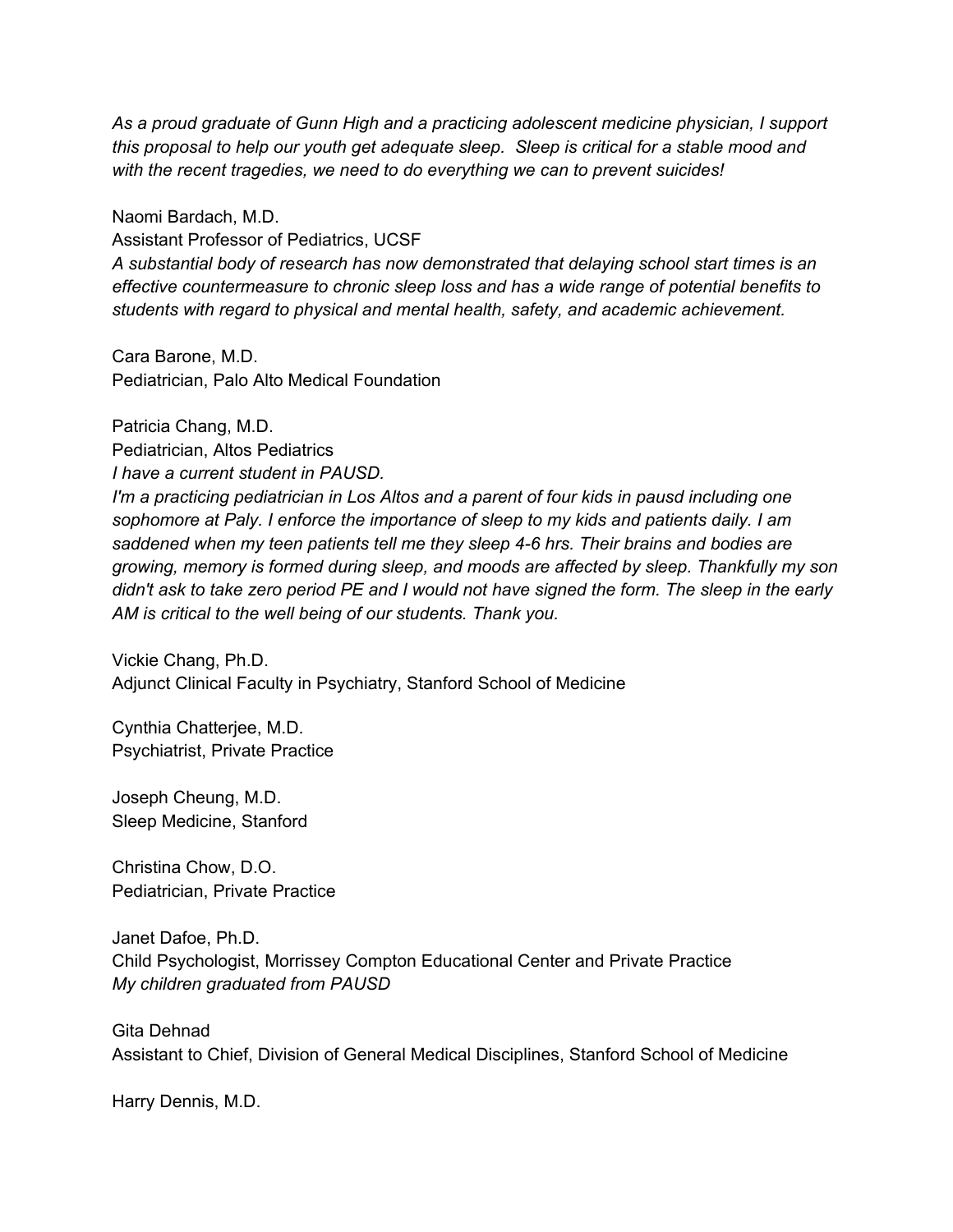Pediatrics Department Lead, Palo Alto Medical Foundation My kids went to Palo Alto Schools, but only one year of high school in Palo Alto. I take care of *many students from Palo Alto and Gunn High Schools.*

Harvey Dondershine, M.D.

Adjunct Clinical Professor of Psychiatry, Stanford School of Medicine *My children graduated from a PAUSD high school*

Kathleen Dong, M.D.

Clinical Associate Professor, Stanford University & Northern California Psychiatric Society Professional Educational Committee Chair *I graduated from a PAUSD high school and have a current student in PAUSD Also recommend decreasing stress & increasing autonomy by letting students exercise judgment to sleep in when necessary as long as work kept up & taking attendance from noon on.*

Erika Drazan, M.D. Pediatrician, Palo Alto Medical Foundation

Kathleen Eldredge, Ph.D. Clinical Assistant Professor, Stanford School of Medicine

Susan Farrales, N.P. Nurse Practitioner, Stanford Children's Health, Lucile Packard Children's Hospital

Stan Fischman, M.D.

Child and Adolescent Psychiatry, Private Practice; Adjunct Associate Professor, Stanford School of Medicine

*The role of sleep deprivation in teens is profound, with academic performance especially affected because of depression, concentration and focus problems. This has been well documented in medical sleep study literature.*

Shela Fisk, Ph.D. Volunteer Adjunct Assistant Clinical Professor of Psychiatry, Stanford School of Medicine *My children graduated from a PAUSD high school*

Janene Fuerch, M.D. Pediatrician, Stanford Children's Hospital

Mitch Gevelber, M.D. Pediatrician, Santa Clara Valley Medical Center *I have a current student in PAUSD*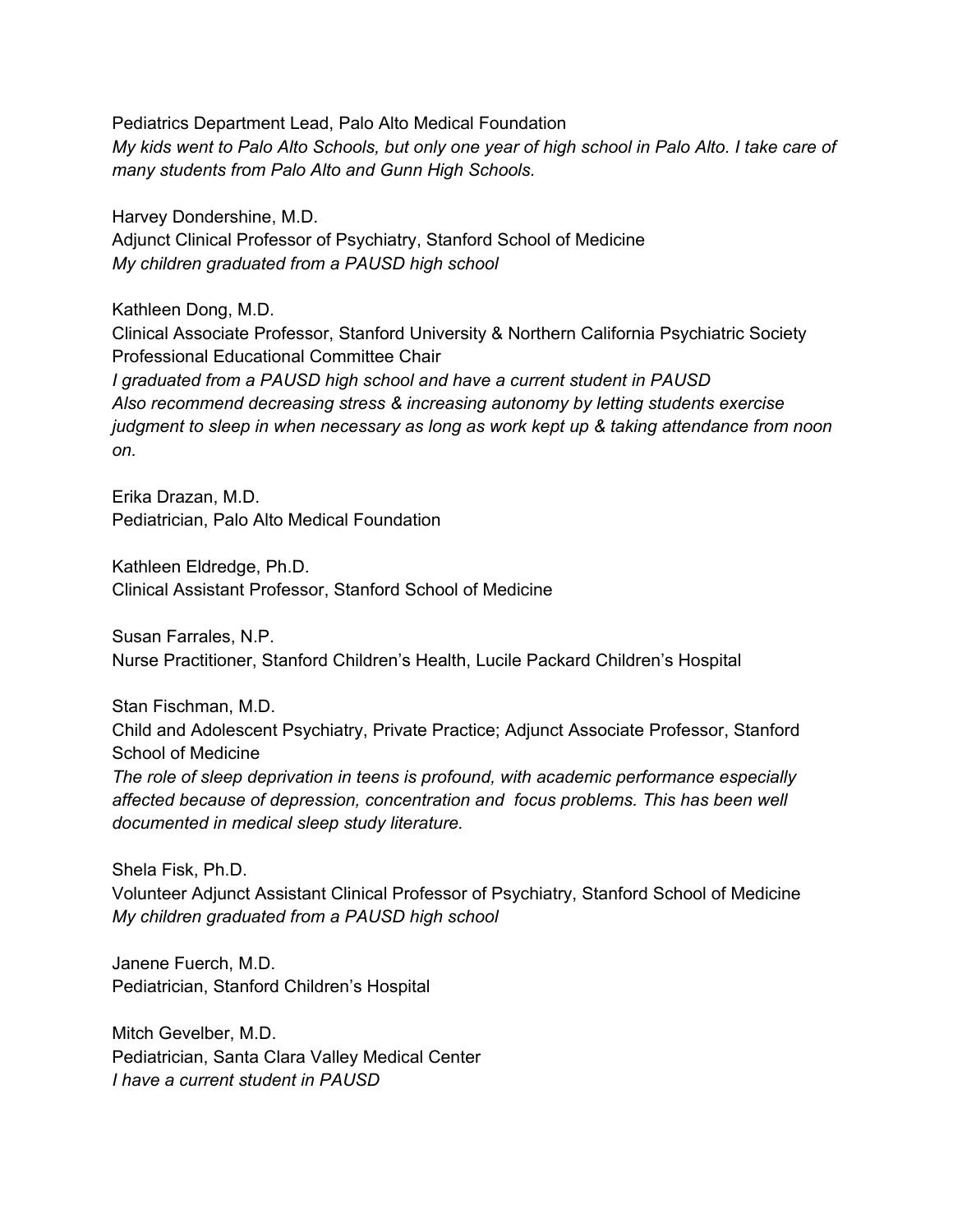Kellen Glinder, M.D. Pediatrician, Palo Alto Medical Foundation

Rachel Goldstein, M.D. Pediatrics Resident, Lucile Packard Children's Hospital

Sally Harris, M.D. Pediatrics and Sports Medicine, Palo Alto Medical Foundation

Heather Henri, M.D. Clinical Assistant Professor, Stanford School of Medicine

Katherine Herz, M.D. Pediatrician, TPMG

J. Muir Hooper, M.D. Child and Adolescent Psychiatrist, San Mateo County Behavioral Health *I have a current student in PAUSD.*

Anne Hsii, M.D. Clinical Instructor, Adolescent Medicine and Pediatrics, Stanford School of Medicine

Michelle Jonelis, M.D. Neurology and Neurological Sciences, Stanford School of Medicine

Cynthia Kapphan, M.D. Clinical Professor, Pediatrics Adolescent Medicine, Stanford School of Medicine

Makoto Kawai, M.D.

Clinical Instructor, Department of Sleep Medicine, Psychiatry and Behavioral Science, Stanford University, School of Medicine

*I have a current student in PAUSD*

We want to be aware that delayed school start time is one thing we can make a big difference *for adolescents' mental health in the period of physiological ly delayed sleep phase. Recently one report (Winsler et al. J Youth Adolescence 2015, 44:362278) from Fairfax, VA showed that majority of students don't take recommended 9 hours of sleep and 1 hour less sleep is closely correlated with hopelessness and suicidal ideation.*

*It means that we have to secure their time to sleep and educate the students about the importance of sleep. We really hope you can take this message seriously and take every possible action to prevent anymore unfortunate incidents.*

Christina Khan, M.D., Ph.D.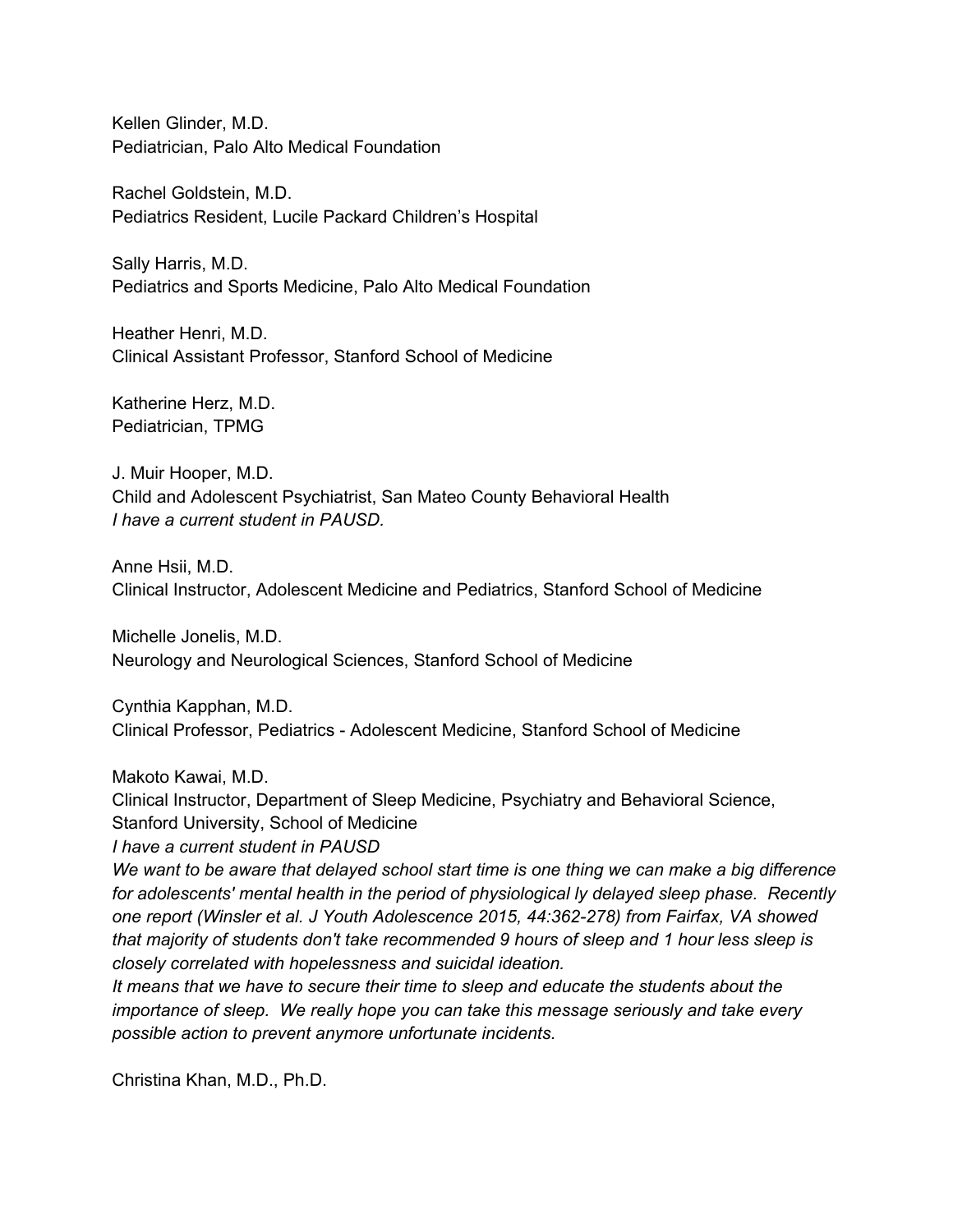Child and Adolescent Psychiatrist and Clinical Instructor in Psychiatry, Stanford School of Medicine

Juliann Kim, M.D. Assistant Professor, Pediatrics, Palo Alto Medical Foundation *My children attend Los Altos School District. Many of my patients are from PAUSD.*

Kerry Kravitz, M.D. Adjunct Clinical Associate Professor of Psychiatry, Stanford School of Medicine

Anda Kuo, M.D. Associate Professor, Pediatrics, Adolescent Health Clinic Provider, UCSF

Clete Kushida, M.D., Ph.D. Professor of Psychiatry and Behavioral Sciences, Stanford School of Medicine

Stephanie Lai, M.D.

Pediatrician, Palo Alto Medical Foundation

*I understand the desire to respect children's need for choice and autonomy. However, this does not mean that we should allow children to make choices for themselves that are unhealthy. For instance, I am sure that given the choice, there are 14 year olds that would choose to start driving. However, we know that younger drivers are more likely to get into car accidents, so we impose restrictions on them we make them wait until they are at least 15.5 years old and go through a graduated license process. By the same token, we know that early start times negatively impact children's sleep and well being. Why do we continue to give them the option to make an unhealthy and unsafe choice with a zero period?*

Daniel Lam, Ph.D. Postdoctoral Fellow, Neurology and Neurological Sciences, Stanford School of Medicine

Eileen Leary Data Analyst, Stanford Center for Sleep Sciences and Medicine *I graduated from a PAUSD high school Research shows changing start times will have positive impacts on many levels!*

Jennifer Liebenthal, M.D. Neurology, Stanford Hospital

Kelly Look, M.D. Pediatrician, Palo Alto Medical Foundation *I have a current student in PAUSD*

Mark Mahowald, M.D.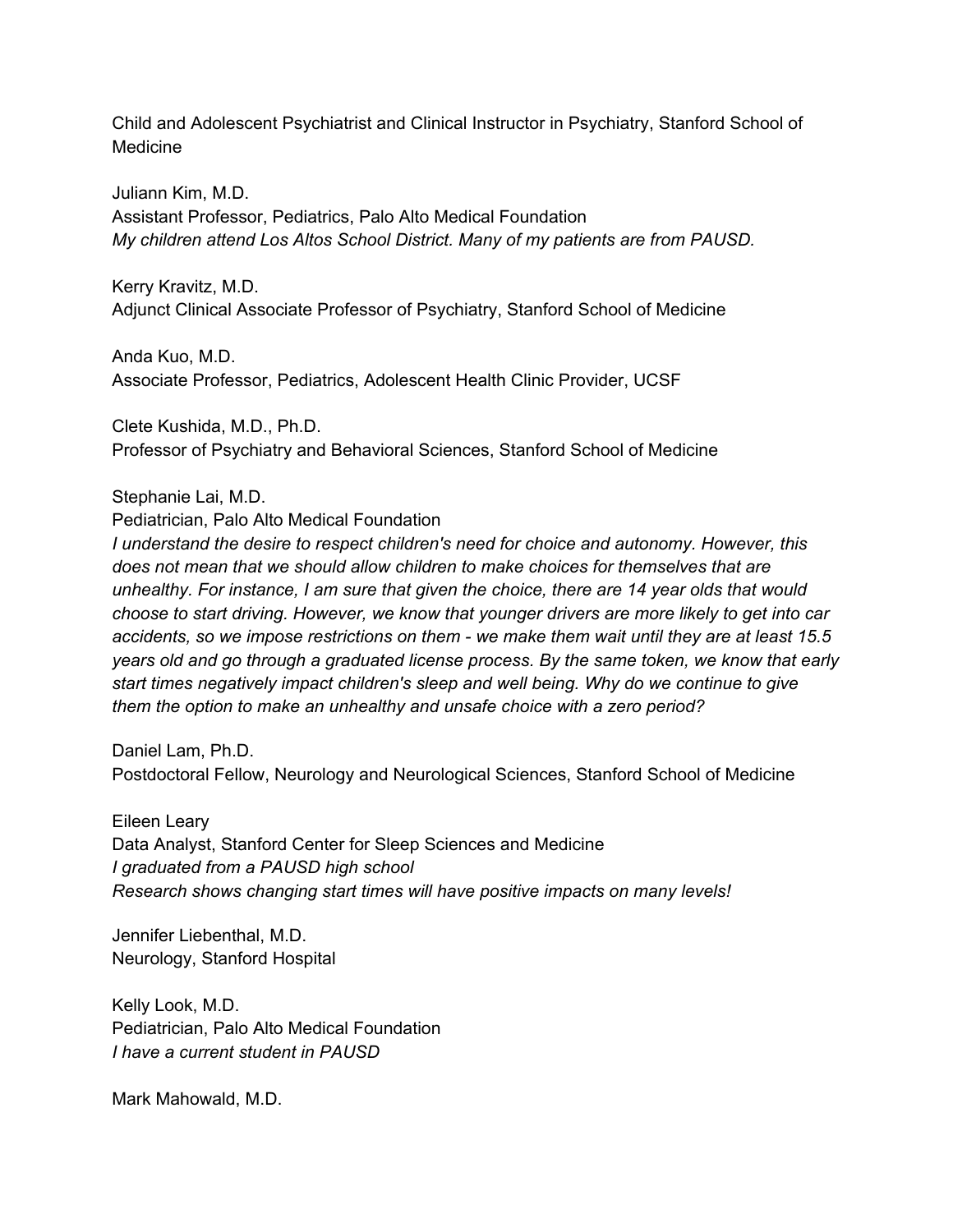Adjunct Prof. Dept of Psychiatry and Behavioral Sciences, Stanford School of Medicine *If the function of the public school system is to educate children, then the children should be sent to school in a state conducive to learning.*

Marina Martin, M.D., M.P.H. Internal Medicine, Stanford School of Medicine *I have a current student in PAUSD*

Kerry Mitchell, M.D. Clinical Assistant Professor in Psychiatry, Stanford School of Medicine

Janesta Noland, M.D. Pediatrician, Lucille Packard Children's Hospital

Catherine Nelson, M.D, MPH Pediatrician, Valley Medical Center *I care for patients who live in PAUSD.*

Judith Nevitt, M.D. M.D., Deputy Chief, Dept. of Ophthalmology, Stanford University

Robin Newman, MSW., ACSW Stanford Children's Hospital

Tracy Oghalai, M.D. Clinical assistant professor, Stanford School of Medicine *I have a current student in PAUSD*

Julie Parsonnet, M.D. Professor of Medicine, Stanford School of Medicine *I have a current student in PAUSD*

Anisha Patel, M.D., MSPH Assistant Professor, Pediatrics, UCSF *I have a current student in PAUSD*

Manali Patel, M.D. Hematology/Oncology, Stanford School of Medicine

Rafael Pelayo, M.D. Clinical Professor of Medicine, Sleep Medicine Center, Stanford School of Medicine

Alan Rosenthal, M.D.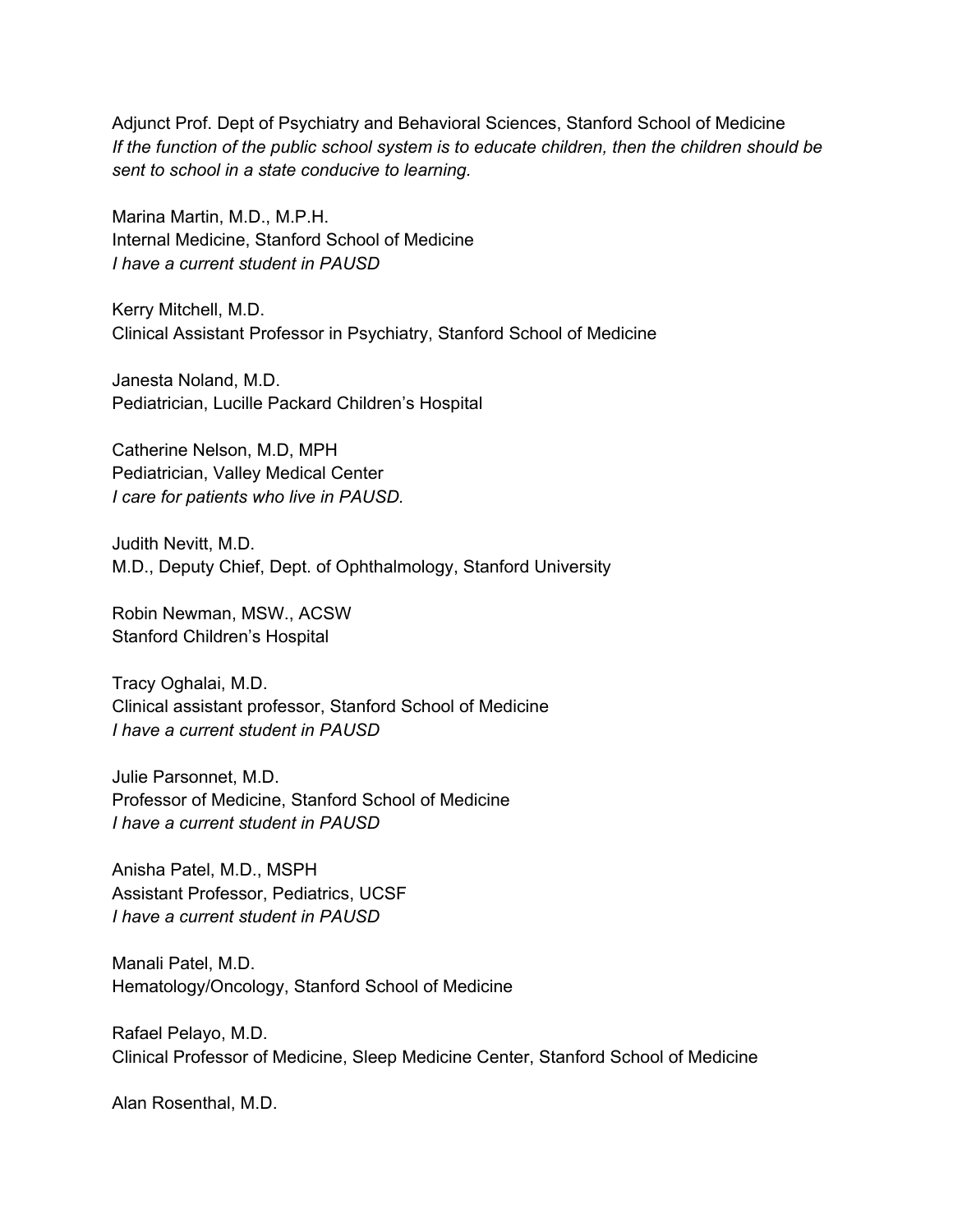Clinical Professor. Stanford Psychiatry. MD at PAMF

Teresa Quinonez, RPSGT, CCSH

Clinical Case Manager Lead Tech, Stanford Health Care I live in San Ramon, and am a 24 year employee of Stanford Health Care. I am the mother of *two, the last of which just graduated high school (California High School, San Ramon), last year. I have worked and been involved with the field of Sleep Medicine for 27 years. I am a STRONG believer that the sleep and academic needs of adolescents would be benefited by later school start times. Also consider that they begin driving at this age and their safety and the safety of others is impacted. Please be the first to start later school start times in California!*

Stacey Quo, DDS

Orthodontics, Mid Peninsula Orthodontics, UCSF, Stanford School of Medicine *Thank you for considering this very critical implementation that can have a hugely beneficial effect* on the well-being of high school children in our community.

Thalia Robakis, M.D., Ph.D. Psychiatry, Stanford School of Medicine

Beverly Rodriguez, M.D., Ph.D. MD, PhD, Clinical Asst. Professor in Psychiatry, Stanford Department of Psychiatry *I have a current student in PAUSD*

Elise M. Rossiter, M.D. Adjunct Clinical Associate Professor of Psychiatry and Behavioral Medicine, Stanford School of Medicine *My children graduated from PAUSD.* I*t is long overdue.*

Chad Ruoff, M.D. Clinical Assistant Professor, The Stanford Center for Sleep Sciences and Medicine, Stanford **University** 

Michelle Sandberg, M.D. Santa Clara Valley Medical Center

Allan Seid, M.D. **Psychiatrist** *My children graduated from PAUSD and I have a grandchild in PAUSD*

Judith Simon, M.S.W, Ph.D.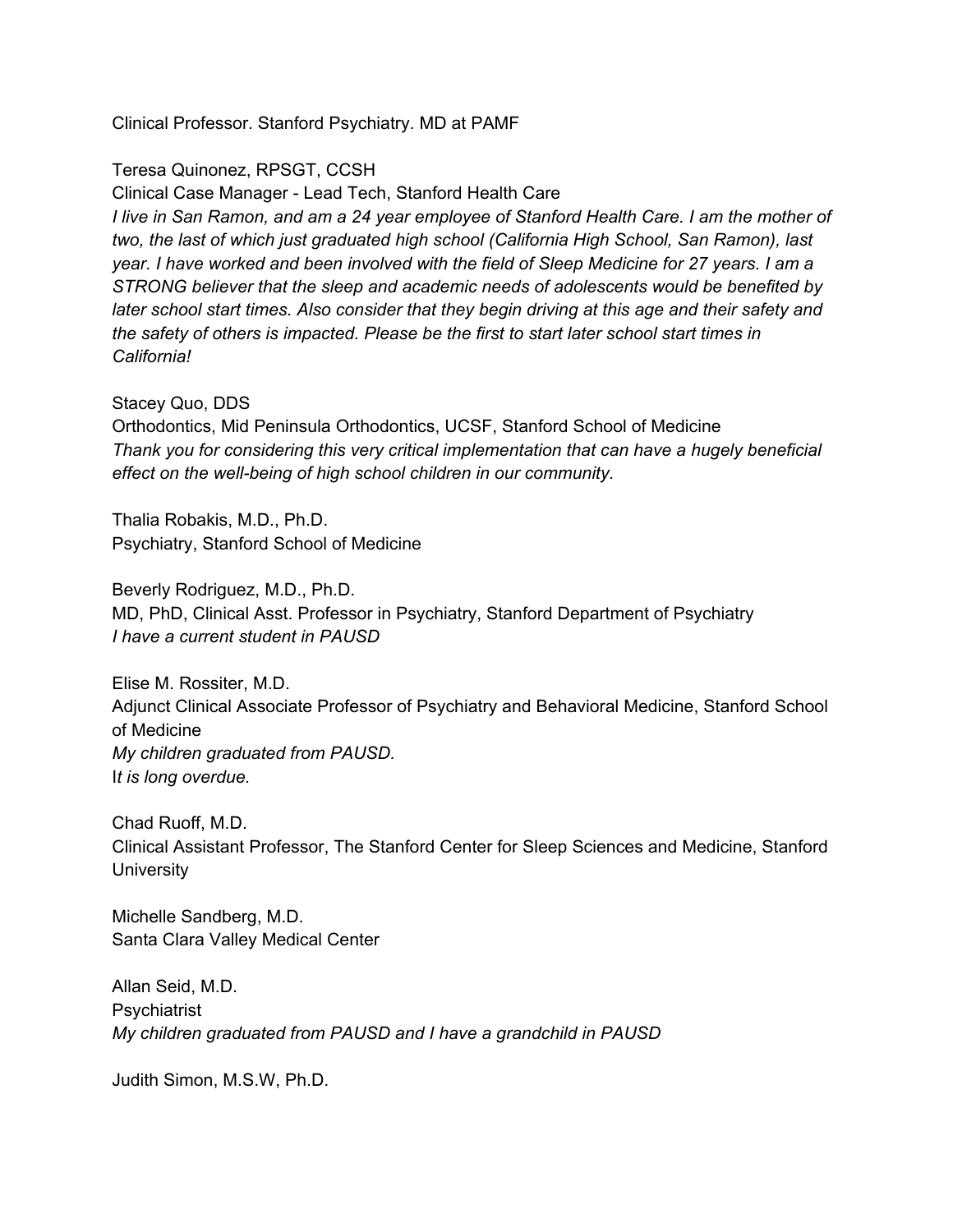Adjunct Clinical Faculty, Department of Psychiatry and Behavioral Sciences, Stanford School of Medicine *My children graduated from PAUSD* Personal comment of Dr. Simon: *My granddaughter will be starting Gunn next fall. She "dreads that I will probably know someone who commits suicide."*

Norah Simpson, Ph.D. Instructor, Psychiatry and Behavioral Sciences, Stanford School of Medicine

Alice Sklar, MFT California Association of Marriage and Family Therapists *My children graduated from PAUSD* Personal comment of Ms. Sklar: *Internship at JLS; Worked with Barbara Varenhorst, Ph.D teaching and supervising Peer Counselors Board Member of Adolescent Services Past President of the local chapter of California Association of MFT's Leader of teen groups in private practice for over 25 years Past Vice-President* at the Loma *Vista School*, *Site Council at the Loma Vista School Currently leading Young Adult Groups in private practice*

Adam Strassberg, M.D., M.S. Psychiatrist in Private Practice *I have a current student in PAUSD I do however support "0 period PE".* http://paloaltoonline.com/news/2015/03/16/guest-opinion-keep-calm-and-parent-on

David Torin, M.D. **Pediatrician** *My children graduated from PAUSD*

Jacob Towery, M.D. Adjunct Clinical Instructor, Dept of Psychiatry, Stanford School of Medicine

Sandra Tsai, M.D. Clinical Assistant Professor, Stanford School of Medicine

Rosaline Vasquez, M.D. Adjunct Clinical Professor, Stanford School of Medicine *I have godchildren that attend PAUSD and have been in the Stanford Community for many years. Teen suicide is a very important issue to me and to the community at large. Any reasonable measure that will improve students' mental health should be adopted.*